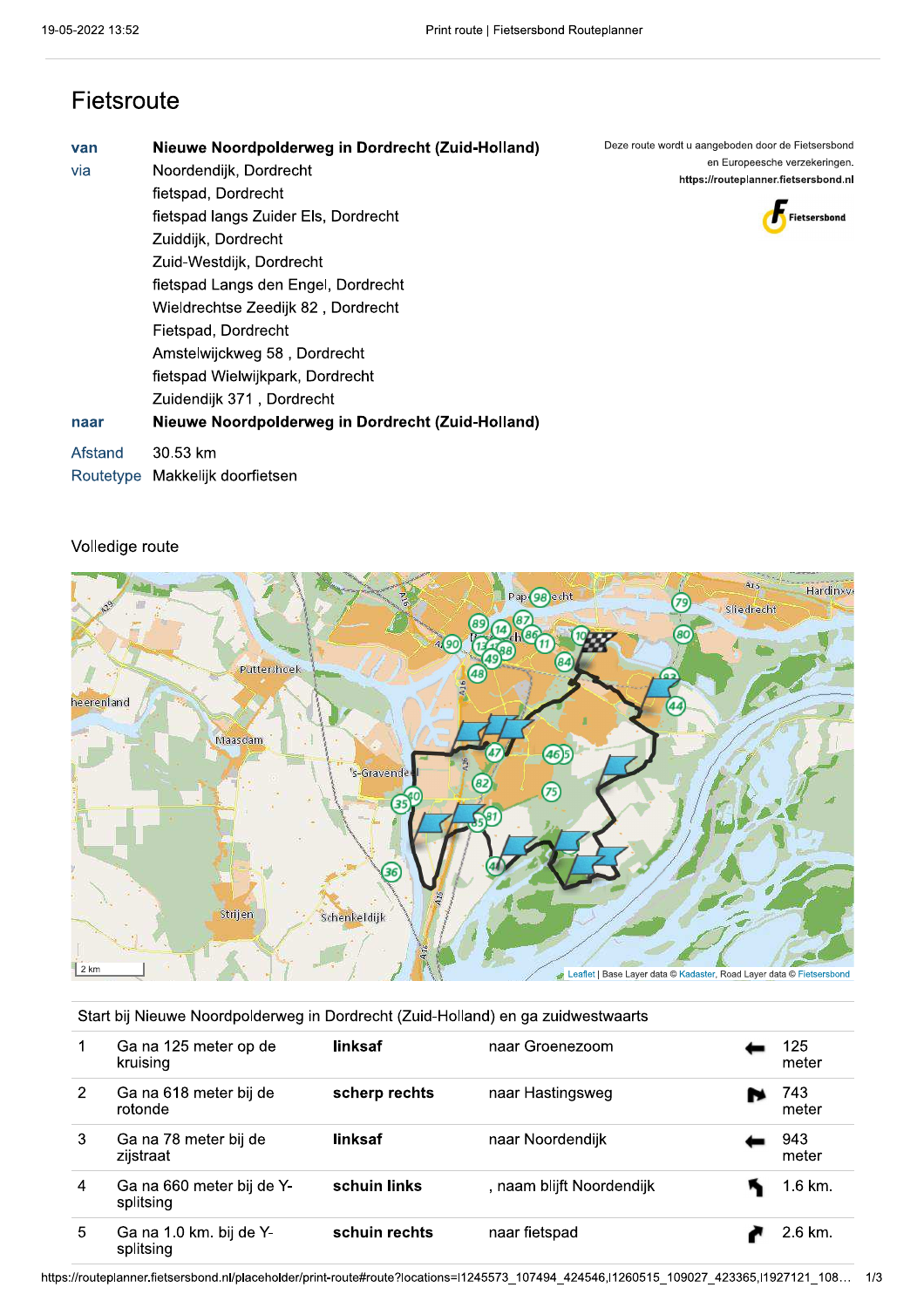Print route | Fietsersbond Routeplanner

| 6  | Ga na 15 meter bij de Y-<br>splitsing                                    | schuin rechts | naar Oudendijk                     |  | 2.7 km.  |  |
|----|--------------------------------------------------------------------------|---------------|------------------------------------|--|----------|--|
| 7  | Ga na 432 meter bij het<br>kruispunt                                     | scherp links  | naar Haaswijkweg Oost              |  | 3.1 km.  |  |
| 8  | Ga na 599 meter op de<br>kruising                                        | schuin rechts | , naam blijft Haaswijkweg Oost     |  | 3.7 km.  |  |
| 9  | Ga na 282 meter bij de T-<br>splitsing                                   | schuin links  | naar Zuidendijk                    |  | 4.0 km.  |  |
| 10 | Ga na 66 meter op de<br>kruising                                         | scherp rechts | naar fietspad                      |  | 4.1 km.  |  |
| 11 | Ga na 97 meter bij de<br>zijstraat                                       | linksaf       | , naam blijft fietspad             |  | 4.1 km.  |  |
| 12 | Ga na 878 meter op de<br>kruising                                        | schuin links  | , naam blijft fietspad             |  | 5.0 km.  |  |
| 13 | Ga na 1.6 km. op de kruising                                             | schuin links  | naar Van Elzelingenweg             |  | 6.7 km.  |  |
| 14 | Ga na 1.0 km. op de kruising                                             | rechtsaf      | naar Noorderelsweg                 |  | 7.7 km.  |  |
| 15 | Ga na 743 meter op de<br>kruising                                        | linksaf       | naar Zwanenplaatweg                |  | 8.5 km.  |  |
| 16 | Ga na 1.4 km. op de kruising                                             | rechtsaf      | naar fietspad langs Zuider Els     |  | 9.9 km.  |  |
| 17 | Ga na 956 meter bij de T-<br>splitsing                                   | linksaf       | naar Oude Veerweg                  |  | 10.8 km. |  |
| 18 | Ga na 72 meter bij de T-<br>splitsing                                    | rechtsaf      | naar Zuiddijk                      |  | 10.9 km. |  |
| 19 | Ga na 76 meter bij de<br>zijstraat                                       | schuin rechts | , naam blijft Zuiddijk             |  | 11.0 km. |  |
| 20 | Ga na 683 meter bij het<br>einde                                         | schuin rechts | naar Zuid-Westdijk                 |  | 11.7 km. |  |
| 21 | Ga na 840 meter bij de Y-<br>splitsing                                   | schuin rechts | naar Noorderelsweg                 |  | 12.5 km. |  |
| 22 | Ga na 385 meter op de<br>kruising                                        | linksaf       | naar fietspad                      |  | 12.9 km. |  |
| 23 | Ga na 384 meter bij het<br>kruispunt                                     | schuin links  | naar fietspad Langs den Engel      |  | 13.3 km. |  |
| 24 | Ga na 1.8 km. bij de T-<br>splitsing                                     | schuin rechts | naar Zanddijk                      |  | 15.1 km. |  |
| 25 | Ga na 1.5 km. bij de T-<br>splitsing                                     | schuin links  | naar Wieldrechtse Zeedijk          |  | 16.6 km. |  |
| 26 | Kom na 986 meter bij [onbekend] in Dordrecht (Zuid-Holland)              |               |                                    |  | 17.6 km. |  |
| 27 | Ga na 8 meter op de kruising                                             | schuin links  | naar Rijksstraatweg                |  | 17.6 km. |  |
| 28 | Ga na 1.5 km. bij de zijstraat<br>In dit routeonderdeel zit een Paaltje. | schuin rechts | naar fietspad                      |  | 19.1 km. |  |
| 29 | Ga na 1.5 km. bij het<br>kruispunt                                       | rechtdoor     | , naam wordt Wieldrechtse Zeedijk  |  | 20.6 km. |  |
| 30 | Ga na 2.7 km. bij de T-<br>splitsing                                     | schuin links  | , naam blijft Wieldrechtse Zeedijk |  | 23.3 km. |  |
| 31 | Ga na 73 meter bij de<br>zijstraat                                       | schuin rechts | naar Amstelwijckweg                |  | 23.3 km. |  |
| 32 | Kom na 48 meter bij [onbekend] in Dordrecht (Zuid-Holland)<br>23.4 km.   |               |                                    |  |          |  |
| 33 | Ga na 1.0 km. op de kruising                                             | schuin links  | naar Rijksstraatweg                |  | 24.4 km. |  |

https://routeplanner.fietsersbond.nl/placeholder/print-route#route?locations=l1245573\_107494\_424546,l1260515\_109027\_423365,l1927121\_108... 2/3